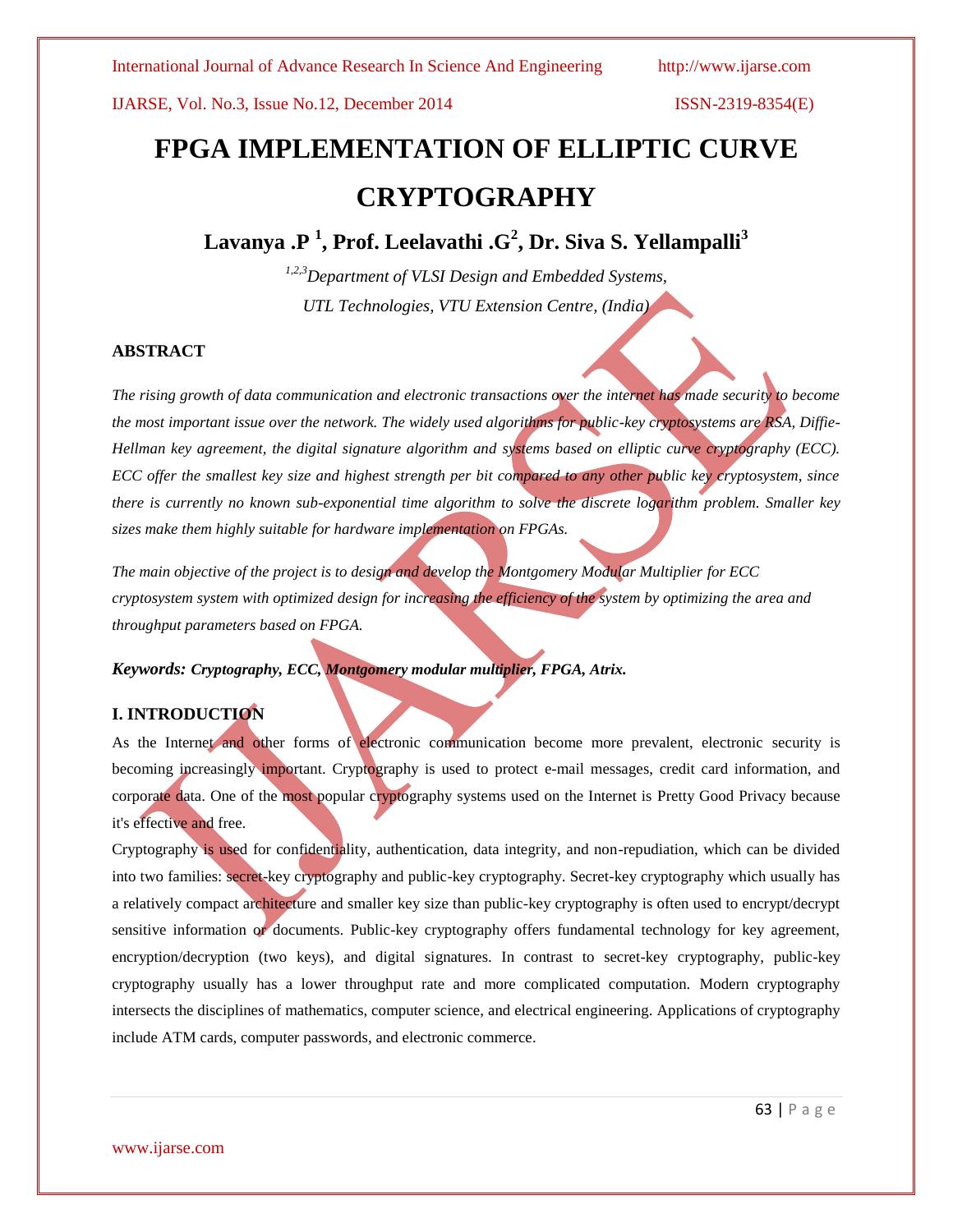#### IJARSE, Vol. No.3, Issue No.12, December 2014 ISSN-2319-8354(E)

In recent years the need for secure communication over computer networks has grown significantly, especially with the widespread use of a possibly transparent medium like Internet for online banking and other forms of ecommerce. Such applications use public key cryptosystems like RSA and Elliptic Curve Cryptosystem (ECC) [1][2].

Elliptic Curve Cryptosystems are emerging as a new generation of cryptosystems based on public key cryptography. They offer the smallest key size and highest strength per bit compared to any other public key cryptosystem, since there is currently no known sub-exponential time algorithm to solve the discrete logarithm problem. Smaller key sizes make them highly suitable for hardware implementation on FPGAs.

### **II. ELLIPTIC CURVE CRYPTOGRAPHY**

In 1985, Elliptic Curve Cryptography (ECC) was proposed independently by cryptographers Victor Miller (IBM) and Neal Koblitz (University of Washington). ECC is based on the difficulty of solving the Elliptic Curve Discrete Logarithm Problem (ECDLP). Like the prime factorization problem, ECDLP is another "hard" problem that is deceptively simple to state: Given two points, P and Q, on an elliptic curve, find the integer *n*, if it exists, such that  $P = nQ$ .

ECC may be employed with many Internet standards, including CCITT X.509 certificates and certificate revocation lists (CRLs), Internet Key Exchange (IKE), Transport Layer Security (TLS), XML signatures, and applications or protocols based on the cryptographic message syntax (CMS).

RSA had been the mainstay of PKC for over a quarter-century. ECC, however, is emerging as a replacement in some environments because it provides similar levels of security compared to RSA but with significantly reduced key sizes. NIST use the following table to demonstrate the key size relationship between ECC and RSA, and the appropriate choice of AES key size as shown in TABLE 1.

| <b>ECC Key Size</b> | <b>RSA Key Size</b> | <b>Key-Size</b><br>Ratio | <b>AES Key Size</b> |  |
|---------------------|---------------------|--------------------------|---------------------|--|
| 163                 | 1,024               | 1:6                      | n/a                 |  |
| 256                 | 3,072               | 1:12                     | 128                 |  |
| 384                 | 7,680               | 1:20                     | 192                 |  |
| 512                 | 15,360              | 1:30                     | 256                 |  |
| Key sizes in bits.  |                     | Source: Certicom, NIST   |                     |  |

**TABLE 1: Comparison of Key sizes**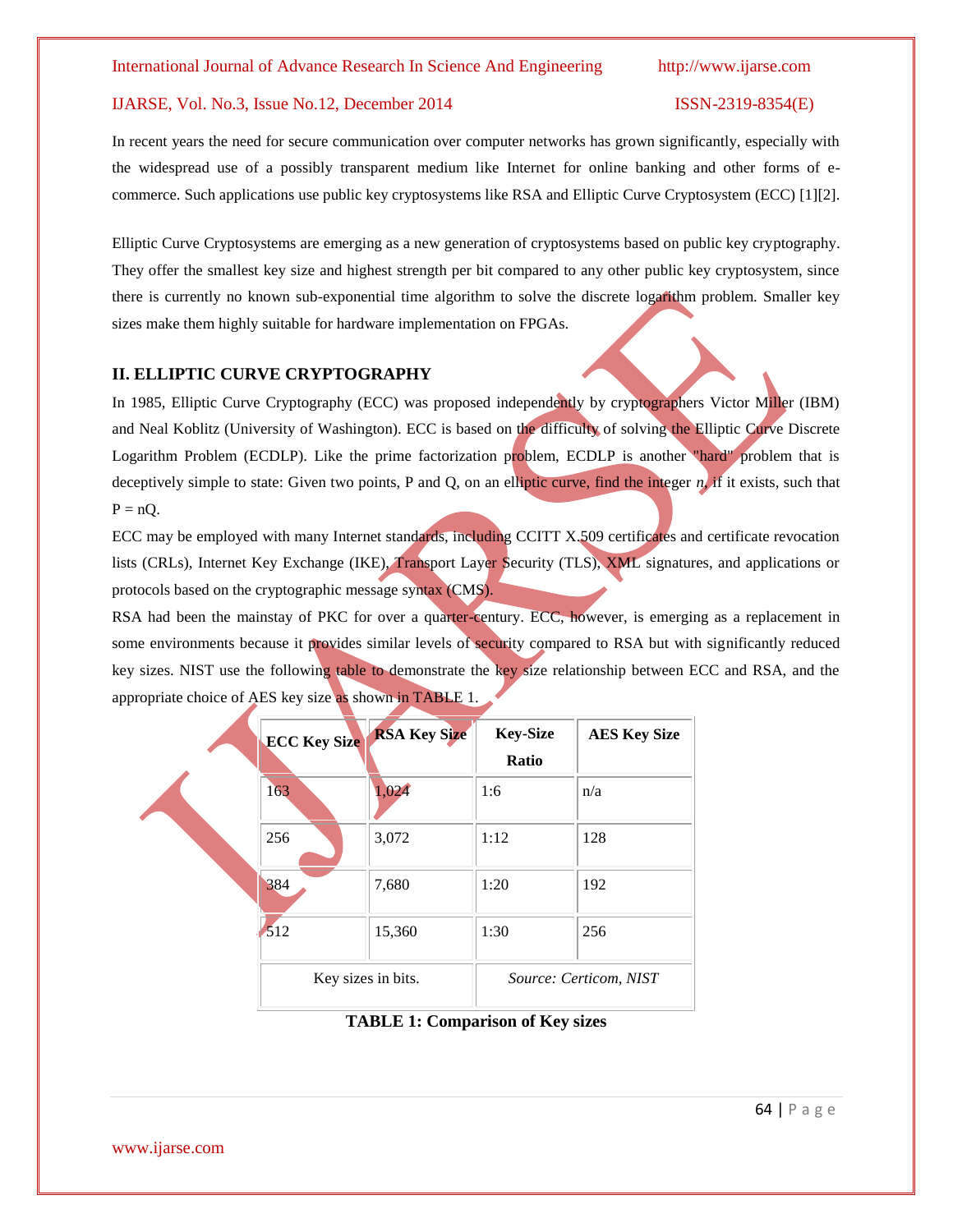### IJARSE, Vol. No.3, Issue No.12, December 2014 ISSN-2319-8354(E)

#### **III. ENCRYPTION & DECRYPTION**

This scheme will be demonstrated using Alice and Bob as sender and receiver of a secret message, respectively. Typically, the message consists of some large secret number, which is subsequently used by the two parties to open a conventional secure communication channel. The coordinates of the points on the elliptic curve itself serve as a pool of numbers to choose from.

#### **3.1 The Encryption Operation**

- Step 1: Bob chooses a point  $\alpha$  on an elliptic curve E over some Zp and an integer z between 1 and the order of the abelian group E.
- Step 2: Bob computes  $\beta = z \alpha$  on the curve and publishes  $\alpha$ ,  $\beta$ , E, and p. He keeps his private key z secret.
- Step 3: Suppose Alice wants to send a message to Bob. Alice picks an integer k between 1 and the order of E, which will be her private key.
- Step 4: To encrypt a message, Alice looks up Bob's public key. As the message, she selects a point x on the elliptic curve E. Next, Alice performs the following encryption operation to encrypt the message:

 $ek(x, k) = (k\alpha, x + k\beta) = (y1, y2).$ 

The encrypted message is  $y = (y1, y2)$ ; it includes Alice's public key y1.

#### **3.2 The Decryption Operation**

Step 5: Alice sends Bob the encrypted message. To decrypt the message, Bob uses the decryption operation:

$$
dz(y1, y2) = y2 - zy1 = (x + k\beta) - z(ka) = x + k(za) - z(ka) = x,
$$

where z is Bob's private key.

Note the interlocking of public and private keys here: Bob's private key z will decrypt this message correctly, because it matches his public key  $\beta = \frac{z_0}{a}$  and he can be sure that it was Alice who transmitted this message, since nobody else is in possession of the private key k that matches her public key y1 = k $\alpha$ .

## **IV. MONTGOMERY'S POINT MULTIPLICATION**

Point multiplication is to compute kP, where k is an integer and P is an point on an elliptic curve E defined over a field Fq. Point multiplication is also called scalar multiplication, and it dominates the execution time of elliptic curve cryptographic schemes. There are several algorithms for point multiplication over elliptic curve. The Montgomery point multiplication algorithm used in our work. Block diagram for point multiplier is shown in Fig. 1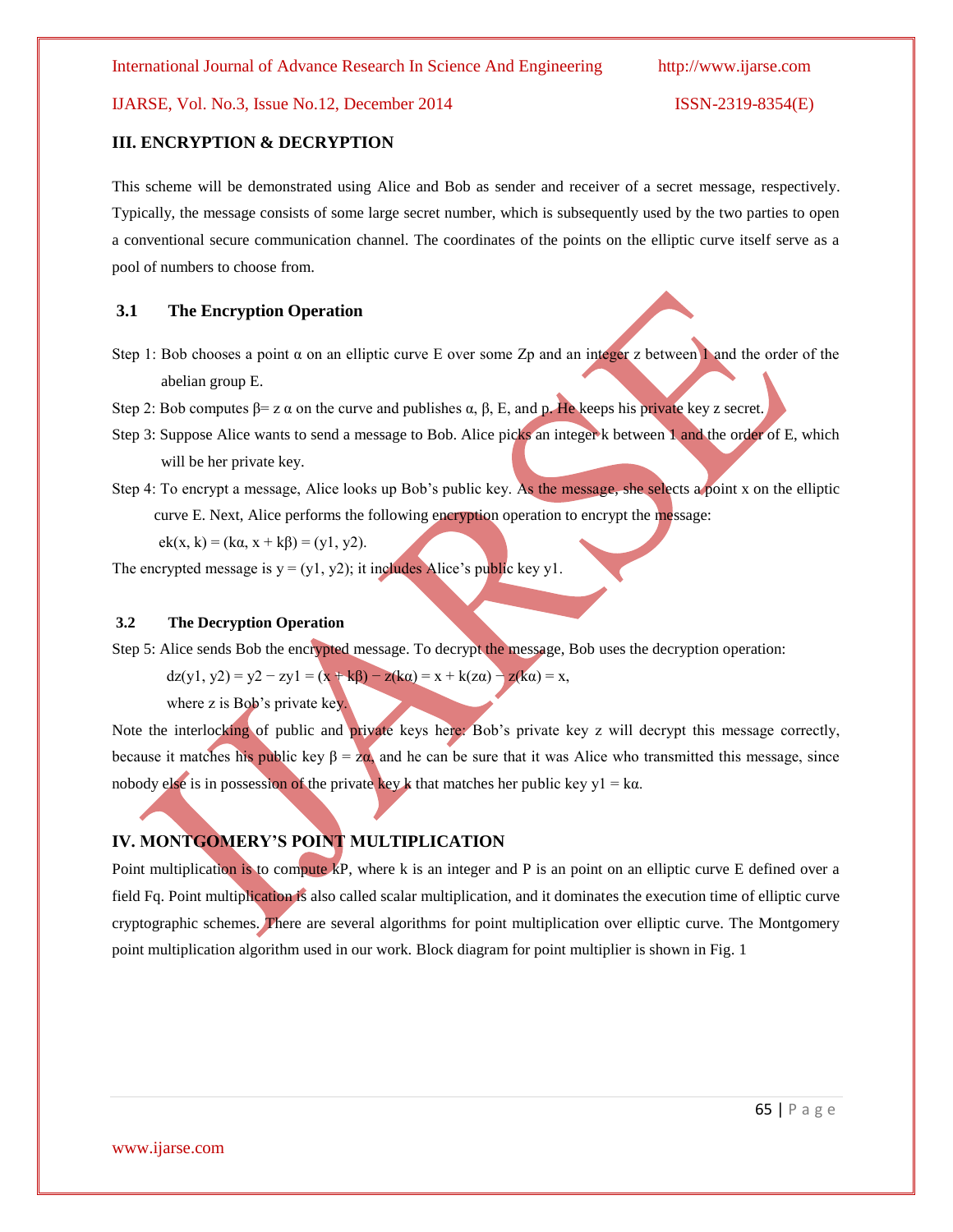

The functional working of the whole system was verified including simulations and tests of each module. The Results obtained after VHDL implementation of ECC algorithm with Montgomery multiplication at various stages of implementation is summarized below:

To evaluate the results, encryption and decryption of the message is implemented in VHDL. The key based information hiding are analyzed, synthesized and simulated with different input patterns. Fig. 2 shows the snapshot of schematic view of entire code represented in VHDL. It consists of 11 bit data i.e, data (0:10), input of 112 bit i (0:111), reset input with rst of single bit, clock signal given by clk.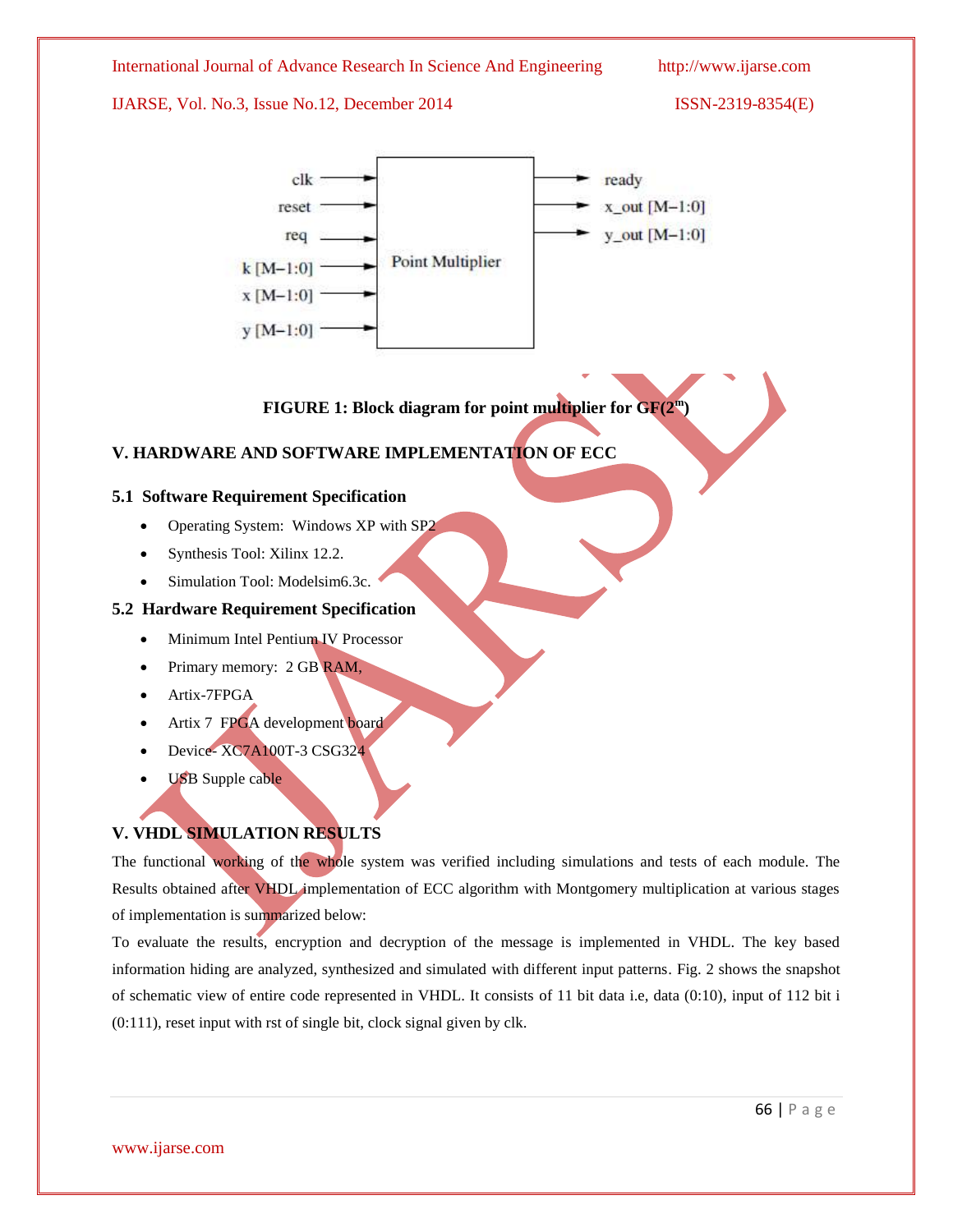#### IJARSE, Vol. No.3, Issue No.12, December 2014 ISSN-2319-8354(E)



# **FIGURE 2: Snapshot of Schematic of test file**

For a 11 bit input data "0DE" and 11 bit key "6AD", Fig. 3 shows the timing diagram and encryption and decryption results. Fig. 4 shows the simulation clock frequency of 403.177 MHz and time 2.480 ηSec and Fig.5 shows the area utilization of 846 slices and 0% of the device utilization for the same 11 bit input data and key size.

| - ISm (P.20131013) - (Default.wcfg*)                                                                                                                                                                                                                                                                   |                                                                                                                                                                                                                                                                                                                                                                                                                                                                                                                                                                                                                                                                                                                                                                    |                                                                                                                                                                                                                                                                      |                                                                                          |                                                           |                                                                                                                                                               |
|--------------------------------------------------------------------------------------------------------------------------------------------------------------------------------------------------------------------------------------------------------------------------------------------------------|--------------------------------------------------------------------------------------------------------------------------------------------------------------------------------------------------------------------------------------------------------------------------------------------------------------------------------------------------------------------------------------------------------------------------------------------------------------------------------------------------------------------------------------------------------------------------------------------------------------------------------------------------------------------------------------------------------------------------------------------------------------------|----------------------------------------------------------------------------------------------------------------------------------------------------------------------------------------------------------------------------------------------------------------------|------------------------------------------------------------------------------------------|-----------------------------------------------------------|---------------------------------------------------------------------------------------------------------------------------------------------------------------|
| <sup>T</sup> File<br>Edit View<br>怂<br>¥.<br><b>QD</b><br>н<br>$\mathbf x$                                                                                                                                                                                                                             | Simulation Window Layout Help<br>$\circ$<br>×                                                                                                                                                                                                                                                                                                                                                                                                                                                                                                                                                                                                                                                                                                                      | <b>ETA</b>                                                                                                                                                                                                                                                           |                                                                                          | <b>AR ABBAB</b> 出血  1 r 1   国 → x 100s → u     Diteitundi |                                                                                                                                                               |
| $\cdots \Box$ $\theta$ $\times$<br>Instances and Processes<br>但医师医自愿的医<br>Instance and Process Name<br>C5 :62<br>C5 :62<br>(占 币2<br>C5 162<br><b>CS 62</b><br>CG 162<br>Ch :62<br>C5 :62<br>(片 62)<br>C/S 162<br>LG 62<br>(占 62<br>$C_1$ 62<br>G 62<br>15 62<br>G 62<br>C5 +62<br>$C_2 + 62$<br>C/1 62 | $+0.8 \times$<br>Objects<br>Simulation Objects for saccumulator<br><b>BIT BAT DAR EAST RET HIGH LAN</b><br>Object Name<br>Value<br>26<br>10000000000<br>xd(2620)<br>ь<br>噊<br>¥6(3620)<br>111101101011<br><b>IB</b><br>100000000000<br>æ<br>xa(2624)<br>×<br>xp/26201<br>00111011110<br>16<br>a.<br>001110111101<br>yp(2626)<br>$\sim$<br>cik<br>reset<br>o<br>stuart<br>J.<br>10 <sub>1</sub><br>operation/1:07<br>ь<br>wr(1620)<br>00000000000<br>done<br>101110111101<br>mult in106267<br>m<br>11001101011<br>mult_in2(1620)<br>×<br>-6<br>ally product(2620)<br>000000000000<br><b>ID</b><br>squarep(1620)<br>111101101011<br>p.<br>acc indicade<br>110011010110<br>œ.<br>atc_out(1620)<br>100000000000<br>×<br>- 1<br>000000000001<br>ally div in2(1620)<br>× | ×<br>Name<br>g<br>Lite clk<br>lie rst<br>lik start<br>plant text village<br>ω<br><b>Splain Text you or</b><br>近<br>٠<br>$k$ enaDDII<br>由<br>٠<br>kdechom<br>ì<br>out_x[10:0]<br>out y[100]<br>planted states<br>T Blanteit (GOO)<br>ы<br>a done<br>西<br>e cit period | Value<br>c<br>dda<br>ode<br>685<br>Ead<br>0336<br>0336<br><b>Gde</b><br>Odie<br>10000 pm | $1 + 1$ $100 =$<br>$1,120 \text{ us}$<br>1.7000<br>D      | [1,159,725000 us]<br>$1.140 \text{ m}$<br>$1,060$ us $1, 1, 1$<br><b>Doe</b><br><b>Oce</b><br>man<br>6ad<br>0306<br>115.96<br><b>City</b><br>: Ode<br>2000038 |
| (马 62<br>Co raccumula.<br>$\left\langle \cdot\right\rangle$<br>m<br>曲<br>de Instanc.<br>$50 + 14$<br>-Memory                                                                                                                                                                                           | alle div_in2/162.0)<br>001110111101<br>$\sim$<br>01000000000<br>with squareg@6249<br>ь<br>guatient(1620)<br>001110111101<br>n.<br>$11150118101^{-7}$<br>construction providers<br>m.                                                                                                                                                                                                                                                                                                                                                                                                                                                                                                                                                                               | Default.wcfg*                                                                                                                                                                                                                                                        | $1 - 4 - 1$<br>ola                                                                       | X1: 1,159,725000 us<br>$9 - 4$<br>m3.vhd                  | σ                                                                                                                                                             |
| Consigle                                                                                                                                                                                                                                                                                               |                                                                                                                                                                                                                                                                                                                                                                                                                                                                                                                                                                                                                                                                                                                                                                    |                                                                                                                                                                                                                                                                      |                                                                                          |                                                           |                                                                                                                                                               |
| This is a Full version of ISm.<br>Time resolution is 1 ps<br>Smuletor is doing circuit initialization process.<br>Finished circuit initialization process.<br>ISim><br>$x$ run all                                                                                                                     |                                                                                                                                                                                                                                                                                                                                                                                                                                                                                                                                                                                                                                                                                                                                                                    |                                                                                                                                                                                                                                                                      |                                                                                          |                                                           |                                                                                                                                                               |

.<br>d'at time : 1212025 ni : File "ErAtis' demot avanvaitest2 new 1/kB.vhd" Line 67

### **FIGURE 3: Encryption and decryption timing diagram for data and key length M=11 bits**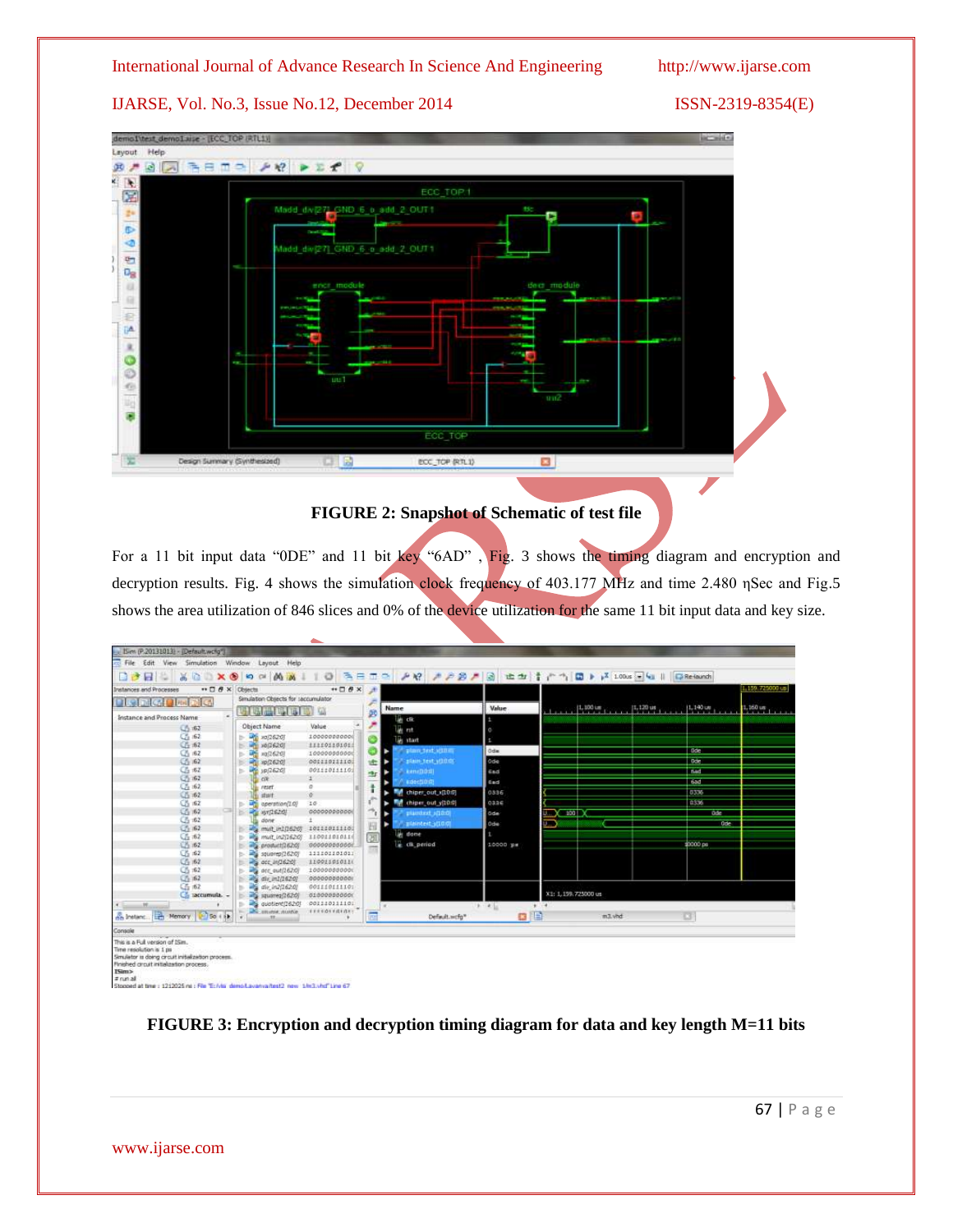### IJARSE, Vol. No.3, Issue No.12, December 2014 ISSN-2319-8354(E)



# **FIGURE 4: Clock frequency and time for 11 bit data and key length**

| <b>Device Utilization Summary (estimated values)</b> |                          |                  |                    |       |  |
|------------------------------------------------------|--------------------------|------------------|--------------------|-------|--|
| <b>Logic Utilization</b>                             | Head                     | <b>Available</b> | <b>Utilization</b> |       |  |
| number of Slice Registers                            | 846                      | 126800           |                    | $0\%$ |  |
| Number of Slice LUTs                                 | <b><i>Programmer</i></b> | <b>OOTIUU</b>    |                    | 2%    |  |
| Number of fully used LUT-FF pairs                    | 741                      | 1400             |                    | 52%   |  |
| Number of bonded IOBs                                | 112                      | 210              |                    | 53%   |  |
| Number of BUFG/BUFGCTRLs                             |                          | 32               |                    | 3%    |  |

# **FIGURE 5: Device utilization for 11 bit data and key length**

For a 112 bit input data "1bd5bbd5bbd5bbd5bbd5bbd5bbd5" and 112 bit key "deaddeaddeaddeaddeaddeaddeaddead", Fig. 6 shows the timing diagram and encryption and decryption results. Fig.7 shows the simulation clock frequency of 362.884 MHz and time 2.756 ηSec and Fig.8 shows the area utilization of 5722 slices and 4% of the device utilization for the same 112 bit input data and key size.

|             |                     |                              |                     |                                     |                                                                           |                             | 1,682,79333318 |
|-------------|---------------------|------------------------------|---------------------|-------------------------------------|---------------------------------------------------------------------------|-----------------------------|----------------|
| <b>Name</b> |                     | Value                        | 10 U.S              | 500 us                              | 1,000 us                                                                  | $1,500 \text{ }\mu\text{m}$ | 2,0            |
|             | ll dk               | D                            |                     |                                     |                                                                           |                             |                |
|             | rst                 | O                            |                     |                                     |                                                                           |                             |                |
|             | start               |                              |                     |                                     |                                                                           |                             |                |
|             | plain_text_x[111:0] | 1bd5bbd5bbd5bbd5bbd5bbd5bbd5 |                     | 1bd 5bbd 5bbd 5bbd 5bbd 5bbd 5bbd 5 |                                                                           |                             |                |
|             | plain text y[111:0] | 1bd5bbd5bbd5bbd5bbd5bbd5bbd5 |                     | 1bd Sbbd Sbbd Sbbd Sbbd Sbbd Sbbd S |                                                                           |                             |                |
|             | kenc[111:0]         | deaddeaddeaddeaddeaddeaddead |                     | deaddeaddeaddeaddeaddeaddead        |                                                                           |                             |                |
|             | kdec[111:0]         | deaddeaddeaddeaddeaddeaddead |                     | deaddeaddeaddeaddeaddeaddead        |                                                                           |                             |                |
|             | chiper out x[111:0] | 0157255675267365335725567526 |                     |                                     | (DOCUDOCIOLOGICA)CIOCIOLOGICALIDI  ) (0157255675267h6533572556            |                             |                |
|             | chiper_out_y[111:0] | 0157255675267365335725567526 |                     |                                     | (UUUUUUUUUUUUUUUUUUUUUUUUUUUU ) (0 157255675267565335 <mark>7</mark> 2556 |                             |                |
|             | plaintext_x[11110]  | 1bd5bbd5bbd5bbd5bbd5bbd5bbd5 |                     |                                     | UUUUUUUUUUUUUUUUUUUUUUUUUUU X 1bd 5bbd 5bbd 5bbd 5bbd 5bbd                |                             |                |
|             | plaintext_y[111:0]  | 1bdSbbdSbbdSbbdSbbdSbbdSbbdS |                     |                                     | uuuuuuuuuuuuuuuuuuuuuuuuuuuuka araashaashaashaashaashaasha                |                             |                |
|             | done                |                              |                     |                                     |                                                                           |                             |                |
|             | cik_period          | 10000 pm                     |                     | 10000 bs                            |                                                                           |                             |                |
|             |                     |                              |                     |                                     |                                                                           |                             |                |
|             |                     |                              |                     |                                     |                                                                           |                             |                |
|             |                     |                              |                     |                                     |                                                                           |                             |                |
|             |                     |                              | X1: 1,682,793333 us |                                     |                                                                           |                             |                |

**FIGURE 6 :Encryption and decryption timing diagram for data and key length M=112 bits**

www.ijarse.com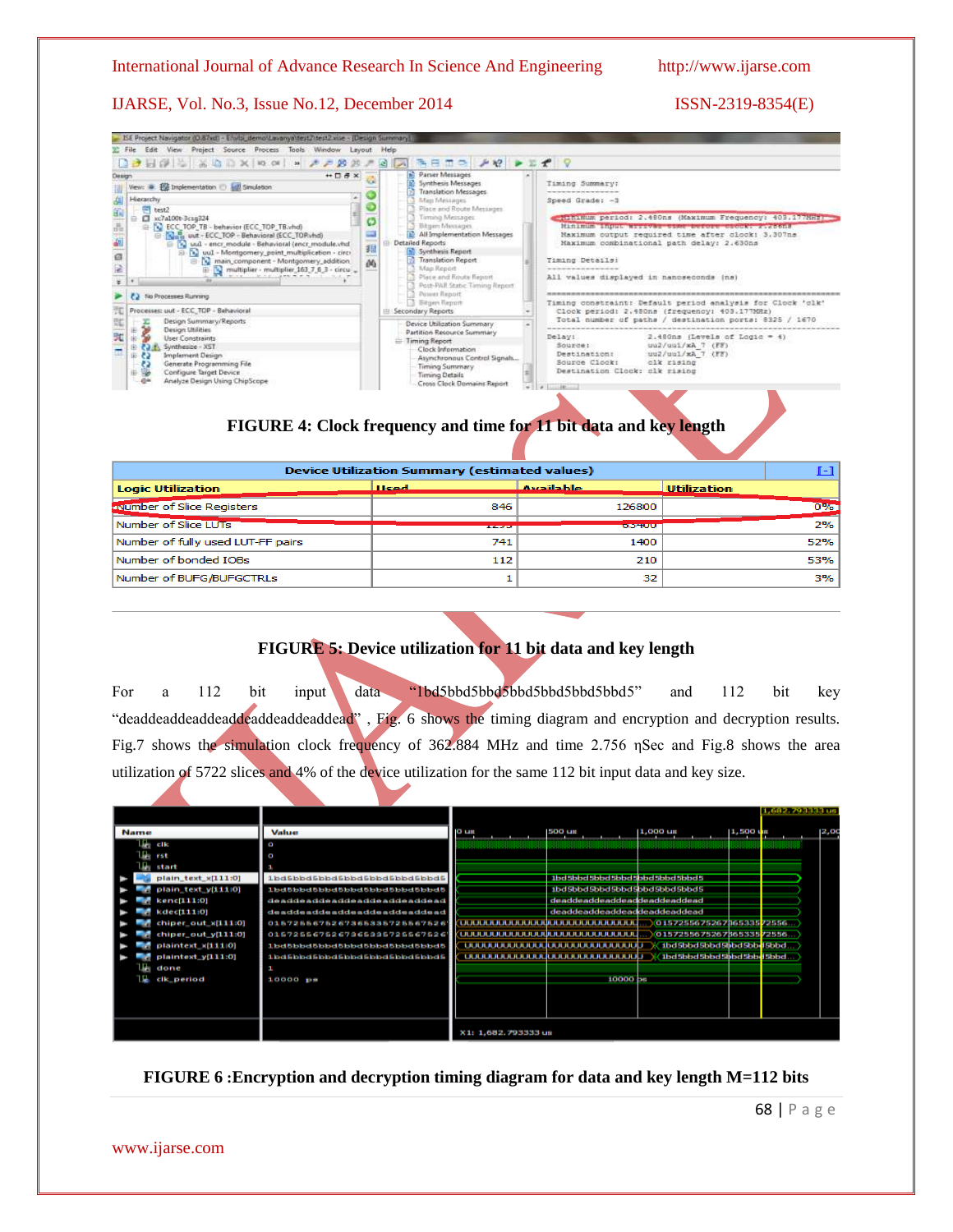IJARSE, Vol. No.3, Issue No.12, December 2014 ISSN-2319-8354(E)



# **FIGURE 7 :Clock frequency and time for 112 bit data and key length**

| <b>Device Utilization Summary (estimated values)</b> |             |                  |                               |  |  |  |
|------------------------------------------------------|-------------|------------------|-------------------------------|--|--|--|
| Logic Utilization                                    | <b>Used</b> | <b>Available</b> | <b><i><u>ALLENDON</u></i></b> |  |  |  |
| Number of Slice Registers                            | 5722        | 126800           | 4%                            |  |  |  |
| Number of Sirce Long                                 | 8564        | CO400            | 13%                           |  |  |  |
| Number of fully used LUT-FF pairs                    | 5013        | 9273             | 54%                           |  |  |  |
| Number of bonded IOBs                                | 1122        | 210              | 534%                          |  |  |  |
| Number of BUFG/BUFGCTRLs                             |             | 32               | 3%                            |  |  |  |

# **FIGURE 8: Device utilization for 112 bit data and key length**

# **VI. SUMMARY OF RESULTS**

| <b>Device</b> | <b>Key size</b><br>(Bits) | <b>Clock</b><br>(MHz) | <b>Time</b><br>$( $ Sec $)$ | Area<br>(slices) | Usage $(\% )$ | <b>Encryption</b><br>time (ms) | <b>Decryption</b><br>time (ms) |
|---------------|---------------------------|-----------------------|-----------------------------|------------------|---------------|--------------------------------|--------------------------------|
| Atrix-7       | 112                       | 362.884               | 2.756                       | 5722             | 4%            | 3.94                           | 3.96                           |
|               | 11                        | 403.177               | 2.480                       | 846              | 0%            | 4.37                           | 4.40                           |

#### **TABLE 2** : **ECC simulation summary of results**

69 | P a g e